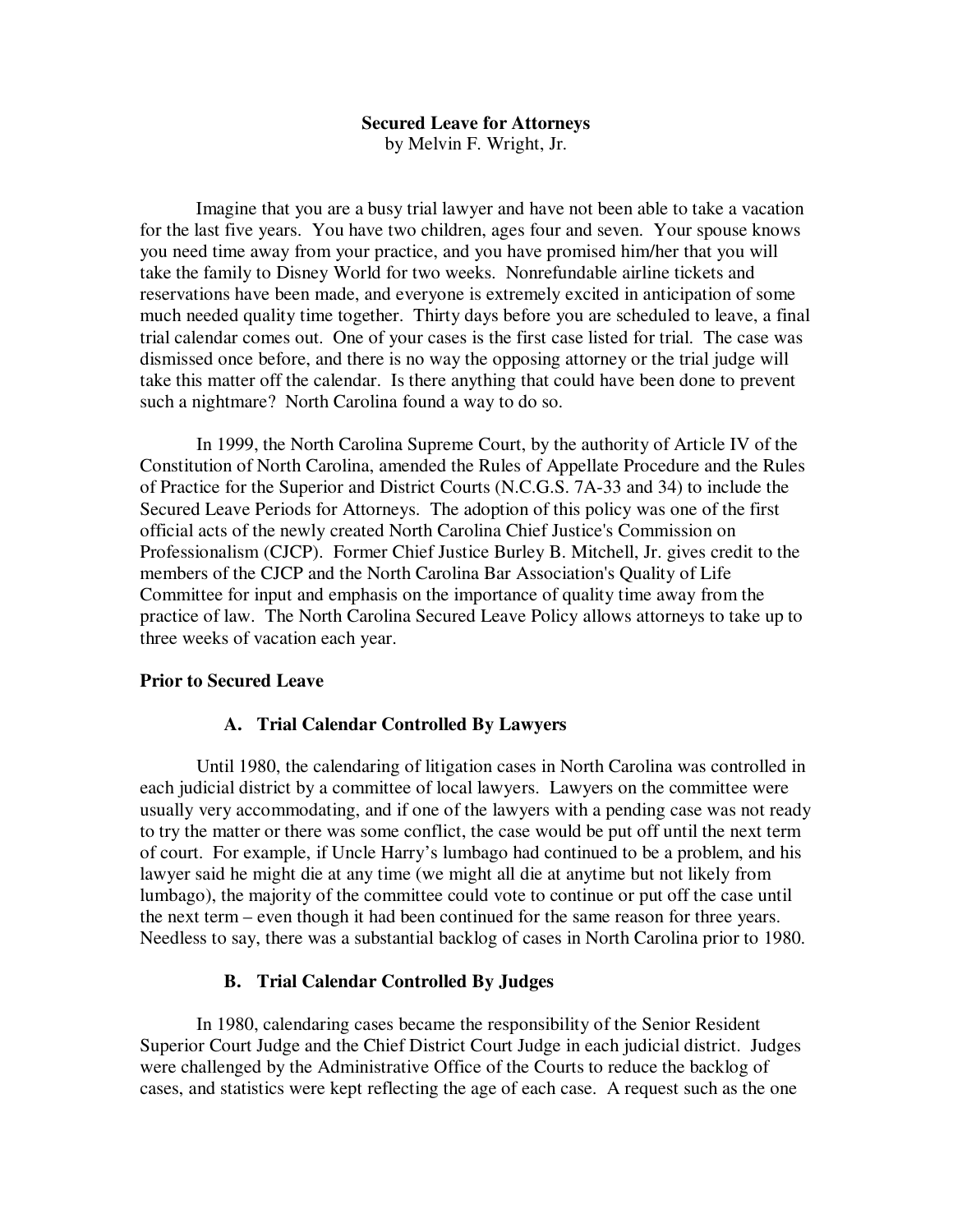mentioned above involving Uncle Harry would result in one of the following dispositions:

- (a) a denial of a Motion to Continue
- (b) a voluntary dismissal taken by one or all of the litigants, or;
- (c) a trial of the matter.

Although most North Carolina judges have always been courteous and respectful to litigants and attorneys, prior to the Secured Leave Policy, there was no assurance that a matter appearing on a final trial calendar would not be called for trial.

## **Secured Leave**

 The North Carolina Secured Leave Policy is included with this article and contains the following provisions that may be of interest to other states:

- Three (3) weeks of secured leave is allowed without prior court approval, if done in conjunction with the rule.
- An appropriate designation shall be filed with the courts having jurisdiction over the pending matter.
- The designation shall be filed no less than ninety (90) days before the beginning of the secured leave period, and before any argument or other incourt proceeding has been scheduled for a time during the designated secured leave period.

# **Positive Policy for All Concerned**

- Judges and Trial Court Administrators This policy allows judges and trial court administrators to schedule cases with fewer possible conflicts. There may still be emergencies and conflicts that a judge will have to decide; however, long standing vacation plans should not be one of the problems.
- Lawyers This policy allows lawyers to plan quality time away from the practice of law; however, it does require lawyers to plan ahead and to place the court on notice.
- "We have had the secured leave policy for lawyers in effect for several years in my district. All busy lawyers need to get away from the frantic pace of the practice of law, and if they do not take time to do that, it will be detrimental to their physical and mental health. I have found that the policy has enhanced efficiency in the operation of the courts as well as the degree of professionalism exhibited by the lawyers who take advantage of it." - Honorable W. Erwin Spainhour – President, North Carolina Superior Court Judges Conference
- "A balanced personal life is the best strategy to keep attorneys from hurting themselves, their clients and our profession. Time away from work is part of a balanced life, and secured leave helps achieve that balance." - Honorable Joseph Moody Bucker - President, North Carolina Association of District Court Judges